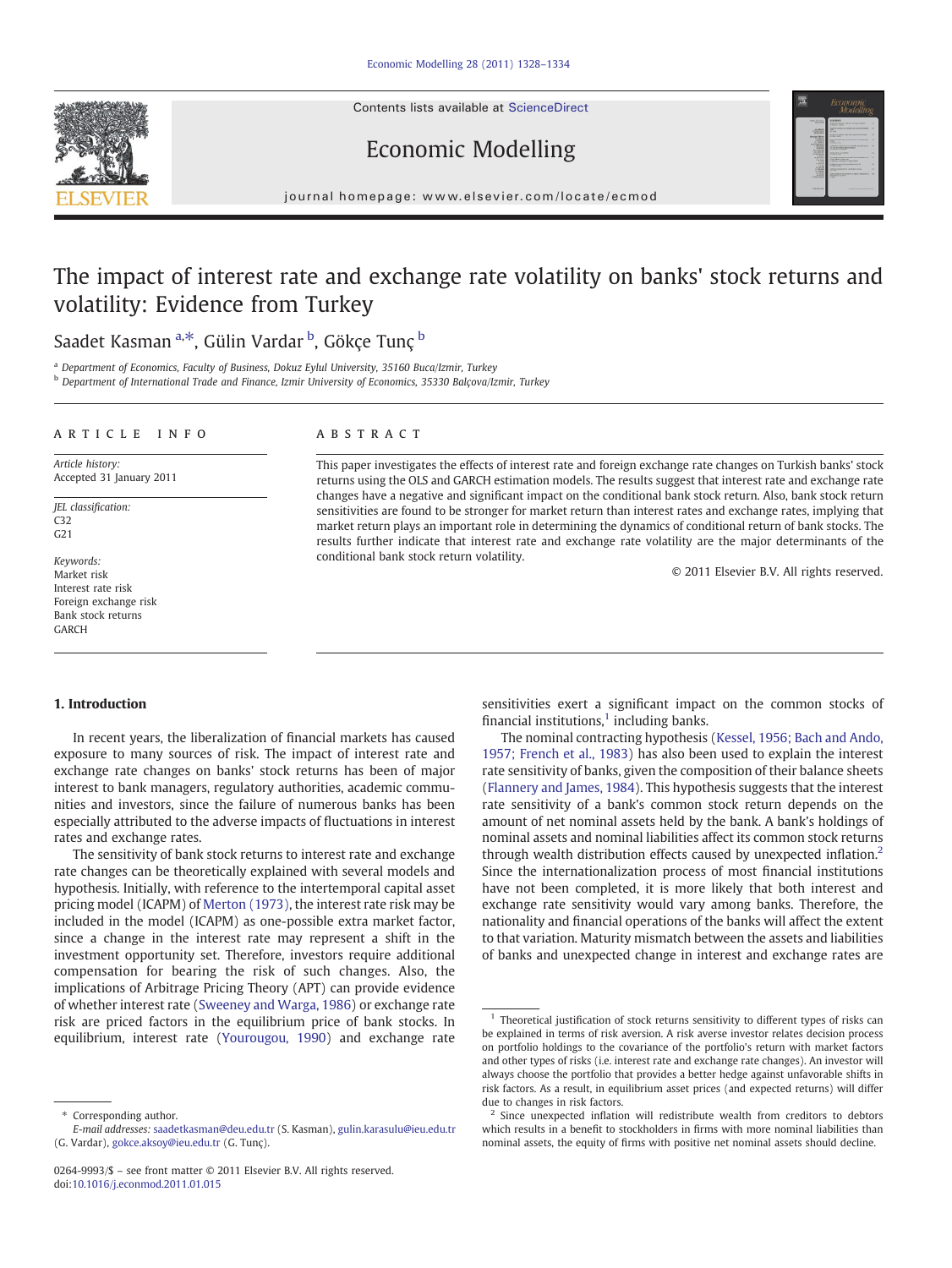considered as the key factors that lead to increase the risk exposure of the banks. Additionally, most financial analysts and economists agree that the revenues, costs and profitability of banks are directly influenced by the unexpected changes in interest rates and exchange rates ([Saunders and Yourougou, 1990\)](#page--1-0). With the financial market liberalization process, most of the banks generally carry out their operations in foreign countries and are exposed to the interest rate risk because of volatile financial market conditions in recent years. Therefore, interest rate and exchange rate changes could have an adverse effect on the viability of banks because their impacts cannot be eliminated through risk management techniques ([Gilkenson and](#page--1-0) [Smith, 1992](#page--1-0)).

Banking institutions can reduce their interest rate and exchange rate risk exposures by engaging in various off-balance sheet activities and implementing effective risk management techniques. However, financial institutions in emerging countries are more vulnerable due to their inadequacy in such instruments and techniques. It is not surprising that these countries are more often faced with serious financial crises. Hence it is worthwhile to investigate the interest rate and exchange rate exposures of banks in emerging market countries as the results can have important implications on financial stability and policy formulation for banking and regulatory communities.

Despite the clear importance of an understanding of the impact of interest and exchange rates on the bank stock returns, surprisingly, only a few papers have investigated explicitly the joint interaction of the interest and exchange rates on bank stock returns and volatility in the context of emerging markets. However, the majority of studies on this issue have been concentrated in developed markets. Hence, the objective of this study is to contribute to the related literature by studying the sensitivity of bank stock returns to interest and exchange rates changes using data from a major emerging market. Turkey, which is considered an emerging market, has witnessed significant developments in its banking system since financial crisis of 2001. As is the case in most emerging markets, the high interest rates and exchange rate fluctuations have been characteristics of the Turkish economy for a long time. The large maturity gaps and short positions in foreign exchange on the balance sheets and duration gaps during the crisis resulted in a significant amount of erosion of their capital. Hence, the main objective of this study is to investigate the sensitivity of a sample of Turkish banks' stock returns to interest rate and exchange rate changes over the period 1999–2009, using both standard OLS method and GARCH model. The contribution of this paper to the related literature is three-fold: first, to the authors' best knowledge, this is the first study that has conducted an in-depth investigation regarding joint interest rate and exchange rate risks on the Turkish banks' stock returns. The study is based on daily data rather than monthly data, since daily data provide stronger evidence of the sensitivity of bank stock returns to both interest rate and exchange rate changes. Second, it utilizes two different econometric approaches, the standard OLS and GARCH model, to enhance the analysis. In this way, the comparison of the empirical results dictates the extent to which the empirical results are reliable and also the usefulness of the estimated parameters. Third, the time period examined covers a unique large and recent data set, which is characterized by the inclusion of financial and economic crises in Turkey.

The remainder of paper is organized as follows. Section 2 presents the literature review. [Section 3](#page--1-0) discusses the data. Methodology is presented in [Section 4.](#page--1-0) [Section 5](#page--1-0) discusses the empirical results. Finally, Section 6 provide conclusions.

### 2. Literature review

Most of the existing studies concentrate on the interest rate and exchange rate sensitivity of bank stock returns separately by employing different methodologies. This variation in turn gives rise to different empirical results. By using cash flow approach with US bank stocks, [Flannery \(1981\)](#page--1-0) found that they were not affected by interest rate fluctuations since these changes did not have a significant impact on the costs and profits. Prior empirical studies of banks' interest rate sensitivity include the works of [Stone \(1974\),](#page--1-0) [Lloyd and Shick \(1977\), Lynge and Zumwalt \(1980\), Chance and Lane](#page--1-0) [\(1980\), Flannery and James \(1984\), Booth and Of](#page--1-0)ficer (1985), Scott [and Peterson \(1986\), and Bae \(1990\)](#page--1-0). By employing a two-index factor model (including both market and interest rate factors) on the bank stock returns under the assumption of constant variance error terms, the empirical findings were dissimilar regarding the direction and magnitude of the effect. The empirical findings of [Lloyd and Shick](#page--1-0) [\(1977\) and Chance and Lane \(1980\)](#page--1-0), which provided a weak evidence of interest rate impact on the return generating process of the stocks of financial institutions, were challenged by the results of [Lynge and](#page--1-0) [Zumwalt \(1980\), Flannery and James \(1984\), Booth and Of](#page--1-0)ficer [\(1985\), Scott and Peterson \(1986\), and Bae \(1990\)](#page--1-0). The latter authors reported that stock returns of financial institutions were negatively affected by interest rate changes.

Despite a vast amount of literature on interest rate sensitivity, few empirical studies have dealt with foreign exchange rate sensitivity of bank stock returns. Since unexpected movements in exchange rates can affect the banks directly by generating translation gains or losses based on the net foreign position, the exchange risk could be another important determinant of bank stock returns. The first empirical studies that attracted particular attention to foreign exchange exposure on banks' return generating process were [Grammatikos](#page--1-0) [et al. \(1986\) and Chamberlain et al. \(1997\).](#page--1-0) The results of these studies showed that US banks were exposed to the exchange rate risk. By using both daily and monthly data, [Chamberlain et al. \(1997\)](#page--1-0) compared the exchange rate sensitivities of US banks with those of Japanese banks. They found that stock returns of a significant portion of the US banking companies appeared to be sensitive to exchange rate changes, whereas only a few of the Japanese bank stock returns moved with the exchange rate.

While most of the research has generally analyzed the impacts of either interest rates or exchange rates on bank stock returns, [Choi](#page--1-0) [et al. \(1992\) and Wetmore and Brick \(1994\)](#page--1-0) applied a three index model to the US bank stock returns which jointly estimated the impact of market, exchange rate and interest rate factors under the assumption of constant variance error terms. Even though the results of [Choi et al. \(1992\)](#page--1-0) provided much stronger evidence of interest rate sensitivity than exchange rate sensitivity, [Wetmore and Brick \(1994\)](#page--1-0) found a controversial result for US banks. In addition, by employing the same three-factor model to the return generating process of Korean banks, [Hahm \(2004\)](#page--1-0) concluded that Korean bank stock returns were sensitive to those factors.

As aforementioned, these studies have mainly employed linear estimation methods, such as OLS and GLS, and do not consider that bank sensitivities to market, interest rate, and exchange rate factors are time-varying. Due to the volatility clustering, the leverage and ARCH effects of the high frequency data, the linear (OLS) estimation methods produce biased and inconsistent results and therefore, it would be unwise to assume constant volatility in any analysis. Based on the assumption of a time-dependent conditional variance, few empirical studies have used ARCH-type models to capture timevarying risk properties in these data. [Song \(1994\)](#page--1-0), who employs ARCH estimation models, suggests that ARCH-type modeling is the most appropriate framework in determining bank stock returns. The empirical findings of [Mansur and Elyasiani \(1995\)](#page--1-0), who investigated the effect of changes in both level and volatility of interest rates on the bank stock returns applying ARCH estimation models, revealed that both level interest rate and their respective volatilities were likely to influence bank stock returns. [Flannery et al. \(1997\)](#page--1-0), by employing a two-factor GARCH model originally developed by [Engle et al. \(1990\),](#page--1-0) showed that though both the market and interest rate risks